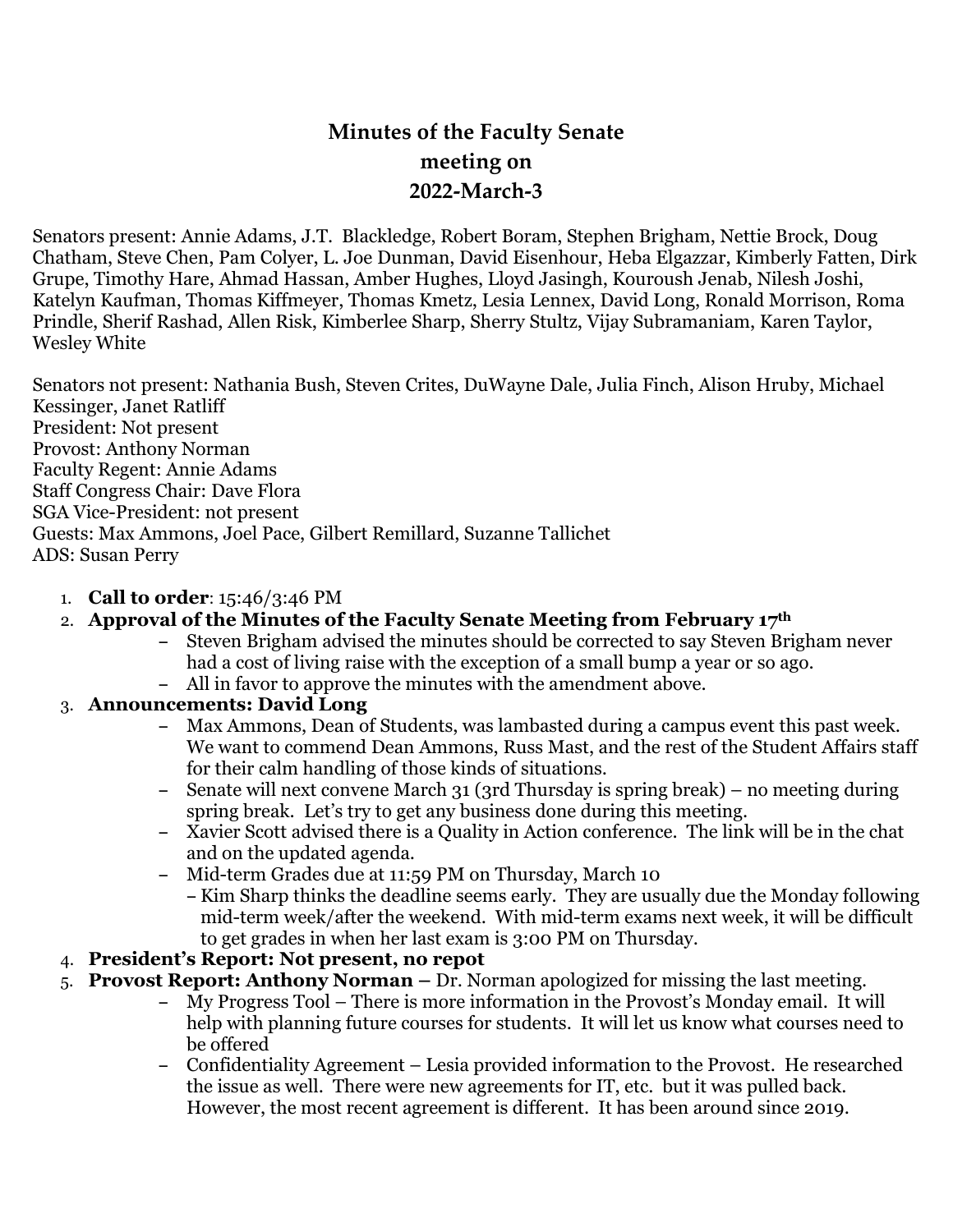Provost Norman says it is in line with confidentiality agreements used by our state peers. In a Faculty Senate discussion, he thought there was a breach of confidence so he consulted with HR. He also has gone to general counsel to make sure the form being used is ok. The newer form has been cleaned but older forms are still floating around. Regarding consequences for not signing form, there is no mandate to serve on hiring search committee. If you don't sign you won't be forced to sign the agreement but you also will not be allowed to serve on the search committee.

- **–** Terminal Degree Document When Dr. Norman began as Provost there were some hiring and faculty credentialing issues. There were misunderstandings and misinterpretations of faculty credentialing versus hiring people into tenure track positions. This resulted in evaluation and creation of a document to provide a concrete attempt to reach a consensus on terminal degrees. There are exceptions, and where possible, these have been included in the document/process. In addition, SACS asked us to provide our process for determining if people are credentialled to teach their courses. Also, would their degree be terminal in that area so they could be tenure track in that department.
- **–** Dean evaluations These happen annually in line with the staff evaluation timeline. He advised the deans submit self-evaluation document, then have a conversation with the Provost, then the evaluation is completed and reviewed with each dean, then submitted to HR. Provost Norman will follow the same process this year.
- **–** Administrative turn-over in Dean searches Deans have had a quicker turn -over than ever before and he doesn't expect it to change any time soon.
- **–** Scott Davison is stepping down from Dean of Caudill College.
- **–** Dean search for the VCoE. Provost Norman has accepted the search committee's recommendation regarding the number and names of candidates they want to bring to campus. They will be coming to campus for interviews shortly after spring break.
	- **–** LevelUp We are trying to continue training and stipends to support it. CPE has begun a new graduate profile initiative. They have embedded this initiative into their new strategic plan. All of our LevelUp outcomes are part of this profile because our early LevelUp planning folds right into that work. We're ahead of others in the state.
- **–** Met with Academic Issues Committee, Kouroush and Nettie regarding the 50% rule. They will be working together on it.
- **–** The Provost will be meeting with the Faculty Governance Committee on March 10th.
- **–** He is working with Lesia Lennex/Evaluation Committee to meet and discuss their ideas.
- **–** Nettie Brock Could we get a one-page instruction sheet about how to use the My Progress tool? Provost Norman advised he can get that for everyone.
- **–** Suzanne Tallichet is very disturbed by the confidentiality agreement disturbed by some of Dr. Norman's remarks. What she said about the candidate she learned from the candidate himself. She doesn't feel she spoke out of turn but was told that she did. Not signing the confidentiality agreement and thus not serving on the search committee is not shared governance for all. That's shared governance for some. She finds that very objectionable. This agreement restricts anyone not on committee from taking about them at all. Her personal business was apprehended in a monitoring of her MSU email. It was with regards to her money and the Howell McDowell building discussed it. She found out when someone was offering their condolences. She heard that there was idle chatter and gossip about a person dying in her family which resulted in her inheriting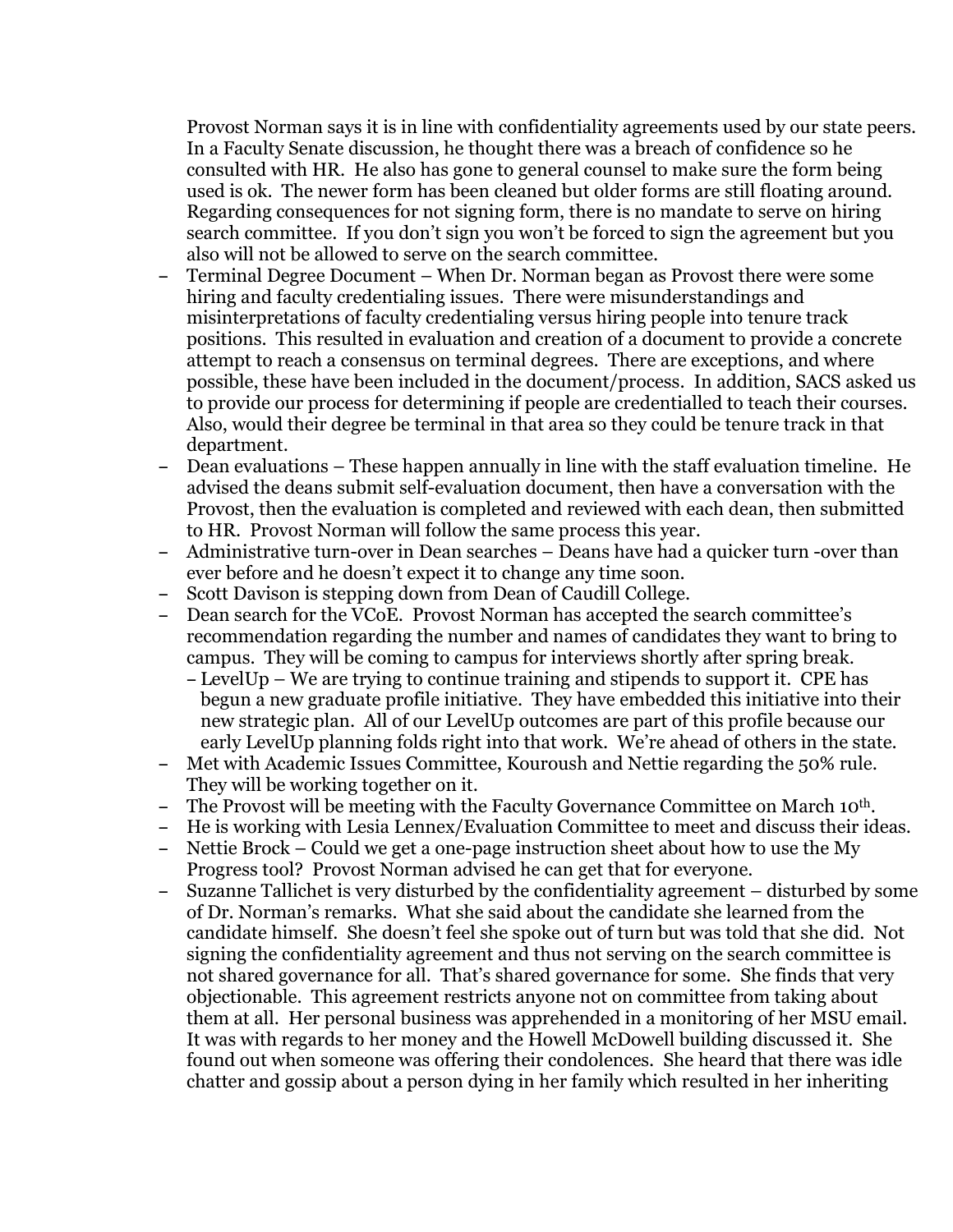money. Confidentiality is a two-way street. Provost Norman was not aware but offered to address if Suzanne wants to discuss it with him more.

- **–** Annie Adams This is to provide a little bit of context since Dr. Norman is new to the Provost position and climate. Annie has had two different faculty members ask to view the SACSCOC report from her computer because they were afraid to view on their own computers. This is the climate people are living in. The problem with the confidentiality agreement is there is no off ramp for a whistle blower. It is not addressed in Provost comments and someone cannot do an EEOC complaint. Annie outlined what has been happening with pay of Associate Deans, etc. There have been repeated instances of both faculty and administrators being harmed by decisions in certain offices and its never rectified. Persons are repeatedly put in positions to fail. They are not given adequate information. They are used as a human shield for decisions they themselves did not make. Then they're left to answer without adequate knowledge. This destructive behavior has to end. She does not blame Provost Norman. She further discussed the issue of terminal degrees. Why does one need a terminal degree to be full when the previous two previous Provosts were not full? The current associate Provost is not full. Both of those positions are higher ranking than Dean. It depends on their usefulness to the highest echelons of Howell McDowell. If you dare say something you are brought up and being told that you are speaking out of turn like Dr. Tallichet was for having dinner with an employee. It is not towards the Provost. Annie Adams hopes they can work together. Academic Affairs needs to function and we're being kept from functioning. Provost Norman stated he is determined to have a collaborative and strong communication relationship. He wants to rebuild trust and move forward.
- **–** Wesley White –Confidentiality Agreement The problem is this particular agreement is very rigid and vague. Most faculty in the psychology department is on the search committee and no one wants to sign this confidentiality agreement. We feel compelled to sign it and submit it because HR will not release the applications they currently have until everyone does. It puts them in a difficult position. Some have signed it because phycology is in desperate need for two faculty lines. He suggested having them abide by the HR search committee training principals because it discusses confidentiality. You should start with that because it has been vetted and you can get the commitment that you need. This document that they received is not good and feel they are returning them against their will. Provost Norman agrees with the search committee training being used as the agreement. It may be a possible direction we can move to.
- **–** Kouroush Jenab Wanted to follow up on issues from their meeting regarding the 50% rule as well as class technology and lack of equipment. Provost Norman advised he has it on his list but does not have any follow up yet.
- **–** Ronald Morrison –He has concerns about shared governance on campus. The issues brought up, confidentiality agreement, terminal degree document, the dean evaluations, faculty should have some input into these processes. They're given the confidentiality statement to sign but were they ever allowed to comment on how that process was developed? Ronald Morrison has no knowledge of that. Faculty need to be consulted with these issues. If you haven't read the Herald Leader today, take a look at it. I am not sure confidentiality agreements really have teeth legally. He agrees with Dr. Adams about reporting ethical issues.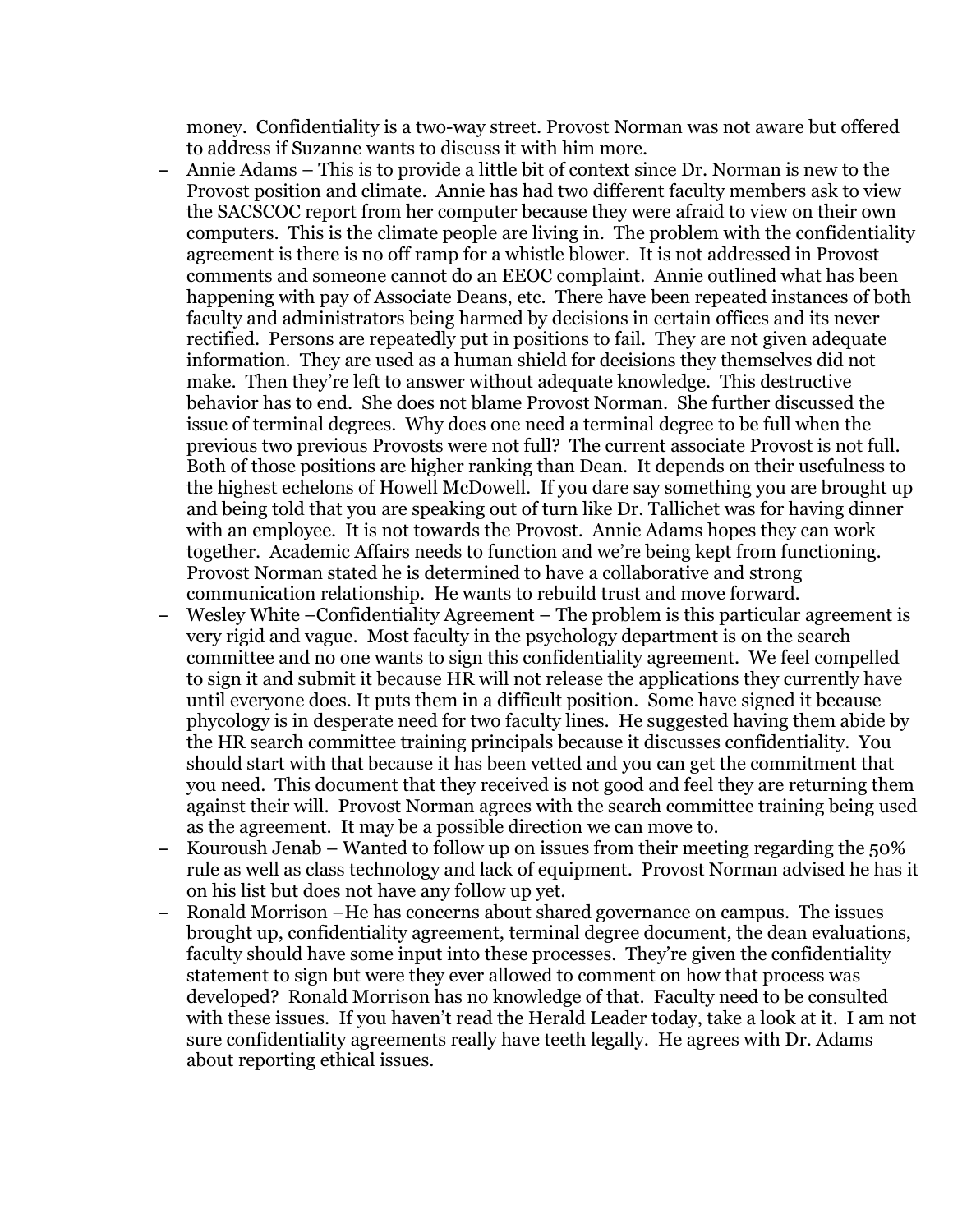- **–** Provost Norman thanked everyone for their time and advised to email him questions and comments. He can come back to the next Faculty Senate meeting and address anything that was missed.
- **–** Lesia Lennex She sent an email just before this meeting started. She advised that AAUP is willing to work with Provost towards having faculty input and that Faculty Senate is very willing to work with him as well. She likes Senator White's suggestion regarding search committee training.

#### 6. **Regent Report: Annie Adams –** March 31st is the next Regent meeting.

**–** Annie Adams received an email from her Dean on March 14, 2022. She was informed that her spring schedule needs to be altered because her Dean was informed according to MSU's legal counsel, the university now views the release time from teaching that is afforded to the Faculty Regent to be in violation of KRS 164.330, which talks about drawing a salary for service as a member of a state board. This has been allowed for decades, but that is no longer allowable according to this recent decision by our University Council. Dean Davis argued against this questionable interpretation, setting past precedent, but was told we do not control the law and the university attorneys rule that we're out of compliance. He was advised to remedy this immediately by giving her a second term course starting on March 9<sup>th</sup> to make us in compliance. On March 2<sup>nd</sup>, she was told they were able to defer the implementation of the new rule until the fall semester. Since there were no classes available for fall, Annie Adams offered to teach an open section of FYS. She outlined ways this would benefit everyone. However, she was directed back to creating an English 100 section, not being allowed to teach a section of FYS. Adams question posted to the Senate floor: why is a faculty regent, who has newly been informed that she must now, contra decades of past practice, teach 4 courses per term, is being barred from teaching an open section of a freshman orientation class that she, as a tenured full professor, has every credential and qualification to teach? Dirk Grupe asked what the difference was in the Staff Regent getting paid and the Faculty Regent getting paid. He added that the Faculty Regents get release time because it's part of a job to do this. She has to talk with constituents when doing this and that is what she gets the time for. Presidents of Faculty Senate get release time. And then the question is if this is a problem because she gets paid for being on the board, then why does the Staff Regent get paid for the same thing? The Staff Regent doesn't have to do work during the time when he or she serves on the BoR or speaks with constituents. And the funny story is that this happens right after President Long and President Elect Finch had to talk with our President. It's a kind of coincidence. Annie Adams – It also comes two weeks after she introduced a discussion of the confidentiality agreement that we all agree is problematic, especially from a legal viewpoint. Now we find out a few days ago that the University Council, who's been working here for decades now, just decides that we are in violation of a state statute that has not changed and must change it immediately. We are repeatedly told that there is no way to harm faculty or that people will be retaliated against. Annie Adams is the first female regent they have had in some time. So, all of the male regents get some time off but all of a sudden, the mouthy woman needs a separate course. There will be more information on this on March 31st.

#### 7. **Staff Congress Report: David flora, chair** – met March 1st @ 1:00 pm.

**–** The Credentials and Election sub-committee is preparing for nominations and election of seven new members for three-year terms along with officer elections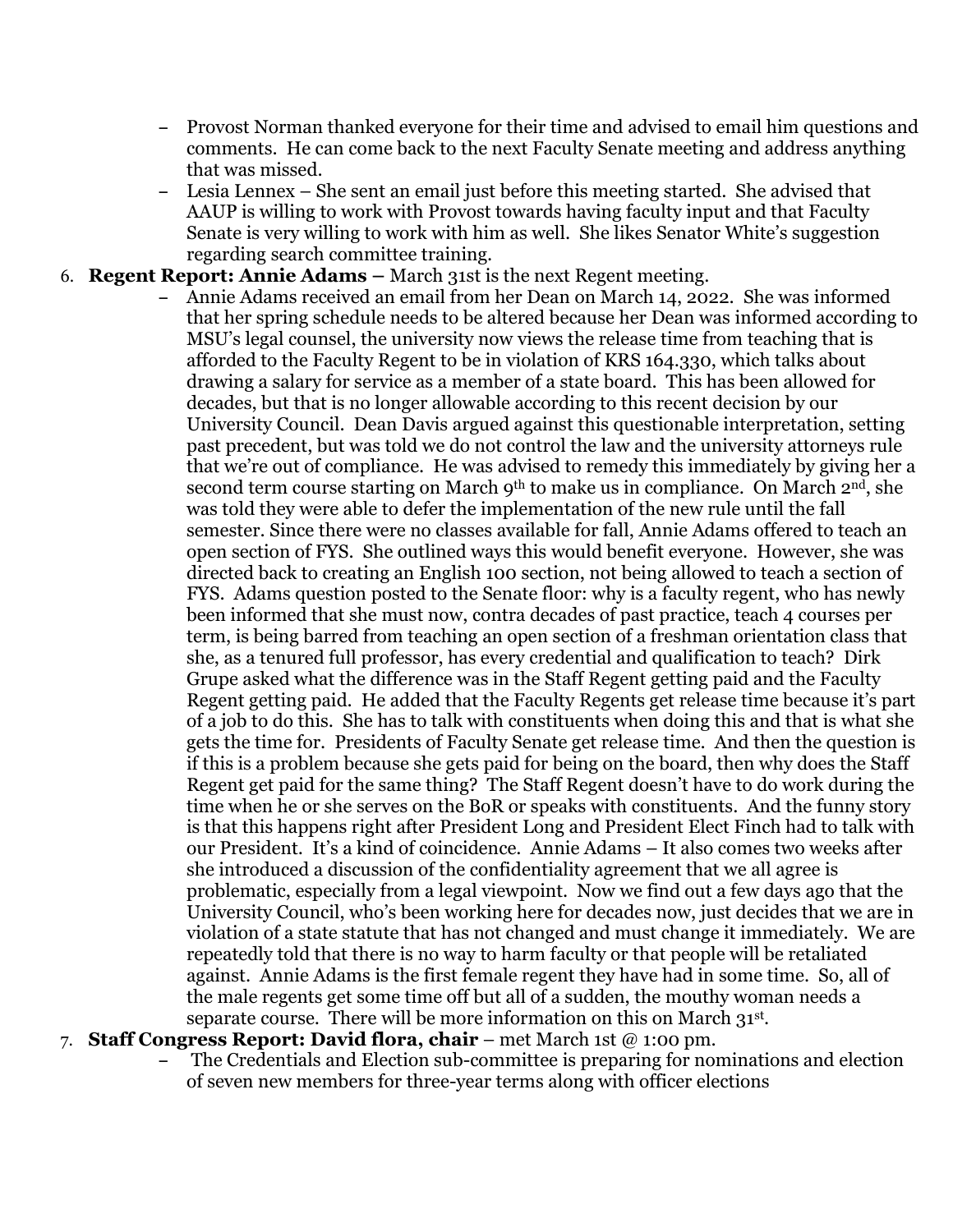- **–** Ad hoc committee on evaluation for teaching staff has met and is in discussion with professional advising leadership on recommendations of how teaching evaluations could be included with staff annual evaluations.
- **–** There was a motion to change the terms chair and vice chair in the Constitution bylaws to President and Vice President. The motion passed and Secretary Scott has agreed to be in charge of collecting the needed signatures.
- **–** Dr. Adrian Mandzy contacted David Flora to discuss the possibility of Congress forming a resolution to condemn the violence in Ukraine. David Flora has been in contact with David Long and Emily Wiley regarding a joint resolution. However, time is short and it may not be possible. It was noted that we do have Russian and Ukrainian students and suggested that the language may need to be changed to reflect the Russian Government rather than Russia as a whole.

## 8. **SGA Report: Not present, no report**

#### 9. **Executive Council Report: David Long**

- **–** David Long tweaked the language of the proposed resolution on the Russia / Ukraine war. He read the proposed resolution (located on the second page of the October 3rd Agenda) to the Faculty Senate. David Long advised this statement is largely symbolic but important. Dirk Grupe and Timothy Hare commented in support of the resolution. Dirk Grupe made a motion to accept the resolution. Ronald Morrison and Karen Taylor seconded the motion. All were in favor; none opposed.
- **–** David Long read his statement regarding the January 27, 2022 meeting he and Senator Finch had with the President (1:07:18 in  $3/3/2022$  FS meeting recording).
- **–** UAR 334-03 will be sunsetting Some of the Senators provided feedback to David Long. They wanted to know in terms of bringing someone back, what are the guidelines? This UAR has to do with phased retirement related to faculty. March 11, 2022 is the deadline to respond to the President. Send any concerns about this UAR sunsetting to David Long and he will express them to the President.
- **–** SACSCOC report .pdf We appear to have seen only the 2nd part of the report. Is there a part 1 and when can we see it? – David Long asked the Provost. Provost Norman said he'd look into it. David Long expressed that it should be posted somewhere for people to read and download it.
- **–** Some senators feel Faculty Senate is being stalled. Timothy Hare said it seems whatever resolutions or PAc's we've put forward have gone into the ether and its forever, if ever, that we actually hear about anything. Where do they go and why don't we hear back? They seem to stop above us. Lesia Lennex said until this last resolution, it has been an average of 6-8 months to hear about any given action and then not in writing. That is over about a 3-4-year period. Annie Adams has seen that Senate puts forward vetted items but when there is a problem it is very vague. Faculty Senate is working in good faith but when we put forward verifiable information it seems that either the terms of the debate are ended ore we're told that there's something implied without seeing what's on there. Or there's a new discussion the fact that something is confidential and we shouldn't have discussed it in the first place. Nothing is out in the open. We cannot move forward if we do not have shared facts. Dirk Grupe said he noticed this stalling tactic when he was Faculty Senate President. He and Julia Finch worked with Greg Russell on the FYS committee. It didn't go anywhere; there's no decision. They're still stalling. Timothy Hare does not have a problem working with people with whom he disagrees. If we are putting forward resolutions or pack revisions with which others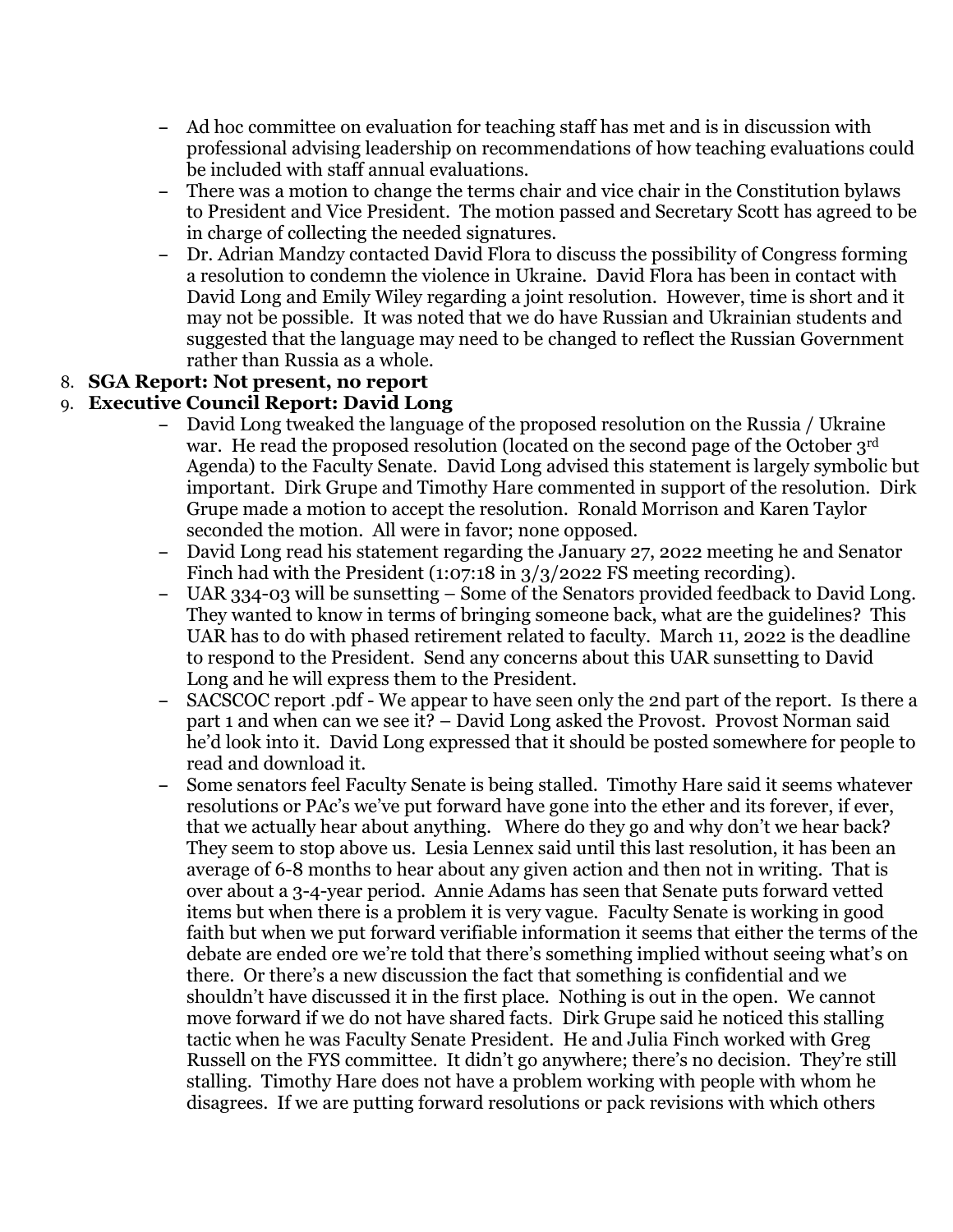disagree, that is not the problem. The problem is the lack of communication about this. He is happy to work with the Provost and anyone in upper administration to work through any disagreements. We can do this professionally. Provost Norman said as far as he knows, all resolutions he received he'd responded to. Let him know if he has missed i. David Long wants to go back and build a spreadsheet of all the legislation that we put forward and what happened to it. He feels there has been movement on these issues with Provost Norman.

**–** Administrative continuity – yet another Dean change – No comments or questions.

#### 10. **Executive Council Committee Reports:**

## **– Academic Issues: Kouroush Jenab**

- **–** 50% Rule They met with the Provost's and Academic Issues Committee last week. They wish to work with the Curriculum Committee and find out a way to get out of this issue soon.
- **– Classroom technology / lack of equipment** The Provost has a plan to resolve these issues.
- **–** SGA reading days proposal They are inviting SGA to their meetings to discuss reading days and to find a way to accommodate them.

## **– Evaluations: Lesia Lennex**

- **–** They want to better align the Personnel Action Calendar with the Tenure Track Faculty Evaluation. They wish to meet with Provost before bringing it forward to the Senate.
- **–** UARs Lesia Lennex is happy to see the UAR has been brought with an adequate timeline for comment. Since June 2021, there were at least four UARs that were never brought to Faculty Senate for any kind of comment. We also know about two additional. One was about the animals on campus. It was not given to us with time for comment. Our comment was not reviewed on the other one regarding staff increases. It was not brought to Faculty Senate because it had 'staff' on it.

# **– Faculty Welfare & Concerns: Katelyn Kaufman**

**–** The committee did not meet last week but are continuing to work on PAc 30.

# **– Governance: Doug Chatham**

- **–** There is an upcoming meeting with the Provost.
- **–** They will be looking at the Academic Appeals Committee description which currently refers to positions that no longer exist such as the Associate Provost for Research and the Dean of the Graduate School. They will also look at the rest of the description for any other needed changes. and other needed changes. Lesia Lennex asked if he knew the timeline for sending out the Faculty Preference Survey for committee. Chatham does not know for certain but thinks right after spring break.

#### 11. **New Business:**

- **–** Mask requirements are being phased out. David Long asked for time to discuss with Faculty but the President did not allow time for that. Kim Sharp said that KCTCS no longer requires masks effective  $3/2/2022$ . Several districts, including Johnson County, Mason County, Raceland-Worthington, also no longer require masks. This morning she found that Rowan County Middle School is mask optional. She has heard the students are confused about where they have to wear their masks.
- **–** Steven Brigham wanted to clarify that the President did seek input from various people across campus last Friday. He can't speak to the other individuals queried, but as a faculty member, the President asked his opinion. So, he has been collecting information. Karen Taylor is concerned with safety. She undertook face-to-face teaching this